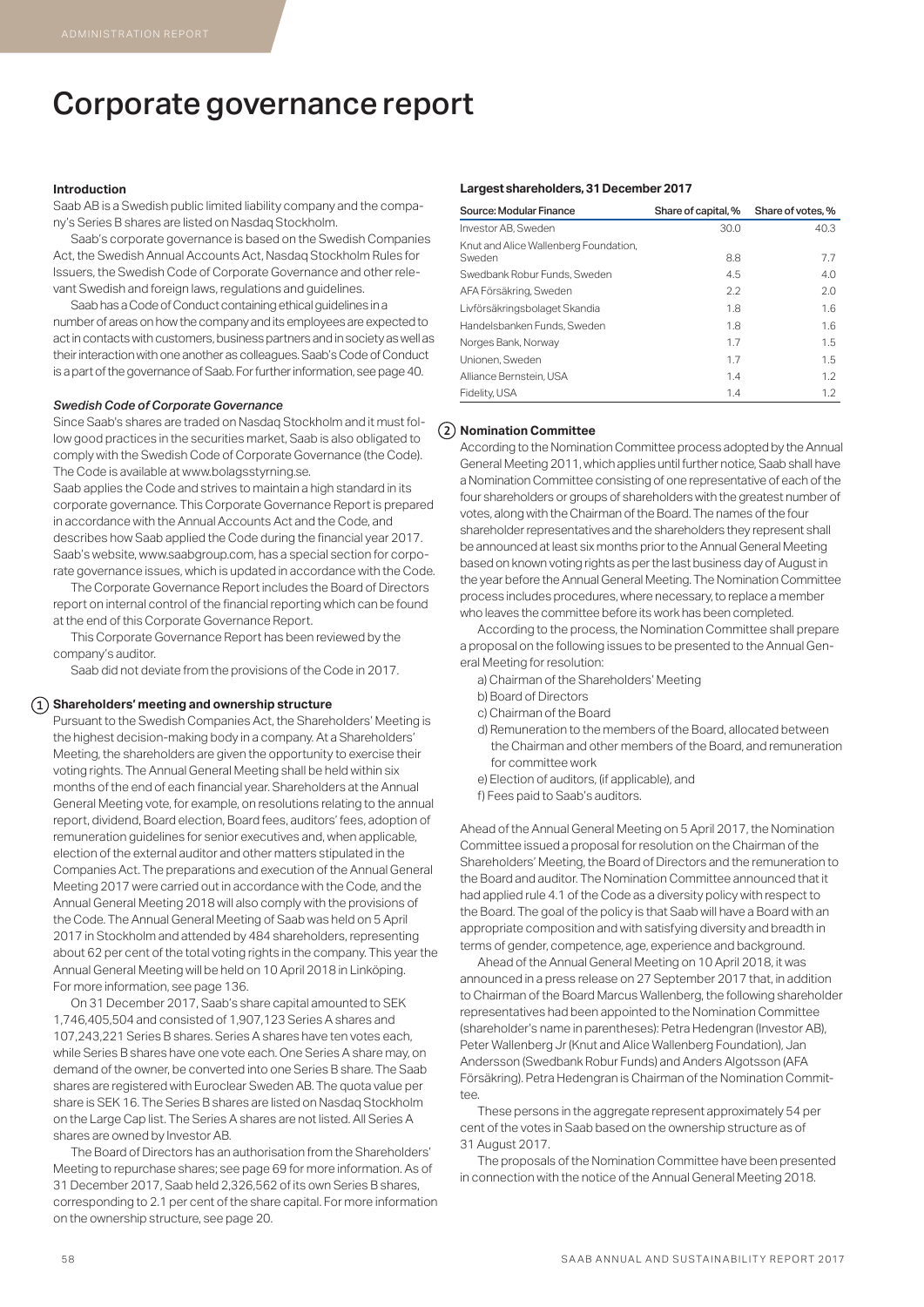### **Governance and reporting 2017**



### **Members of the Nomination Committee for the Annual General Meeting 2018**

| Member              | Representing                               | 31 August 2017 | Share of votes, % Share of capital, %<br>31 August 2017 |
|---------------------|--------------------------------------------|----------------|---------------------------------------------------------|
| Petra Hedengran     | Investor AB                                | 40.3           | 30.0                                                    |
| Peter Wallenberg Jr | Knut and Alice<br>Wallenberg<br>Foundation | 7.7            | 8.8                                                     |
| Jan Andersson       | Swedbank Robur<br><b>Funds</b>             | 4.1            | 4.7                                                     |
| Anders Algotsson    | AFA Försäkring                             | 2.1            | 2.4                                                     |
| Marcus Wallenberg   | Chairman of the<br>Board of Saab AB        |                |                                                         |

## **Board of Directors**

### *Composition of the Board*

According to Saab's Articles of Association, the Board of Directors shall, in addition to the employee representatives, consist of at least six and not more than twelve members. Board members are elected annually by the Shareholders' Meeting. According to the resolution of the Annual General Meeting on 5 April 2017, Saab's Board of Directors shall consist of ten members elected by the Shareholders' Meeting with no deputies. In addition, the employee organisations appoint three Board members with an equal number of deputies.

At the Annual General Meeting on 5 April 2017, Håkan Buskhe, Sten Jakobsson, Sara Mazur, Bert Nordberg, Cecilia Stegö Chilò, Marcus Wallenberg and Joakim Westh were re-elected. Danica Kragic Jensfelt, Daniel Nodhäll and Erika Söderberg Johnson were elected as new Board members. Johan Forssell, Per-Arne Sandström and Lena Treschow Torell had declined re-election. Marcus Wallenberg was elected Chairman of the Board of Directors.

The current composition of the Board is the result of the Nomination Committee's work ahead of the Annual General Meeting in 2017 and the application of the diversity policy. The members of the Board of Directors of Saab represents a diversity and breadth in terms of competence, age, experience and background. In the aggregate, the Board combines the competence and experience that are important to Saab's operations and that the Nomination Committee considers are needed to meet Saab's future challenges and needs. Of the Board members elected by the shareholders' meeting, excluding the CEO, 44.4 per cent are women.

At the statutory Board meeting after the Annual General Meeting, Sten Jakobsson was elected Deputy Chairman of the Board. Among the Board members, only CEO Håkan Buskhe is employed by the company. Information on remuneration to the members of the Board as

resolved by the Annual General Meeting 2017 is set forth in note 10.

## *Members of the Board elected by the Shareholders' Meeting*

Regulars Marcus Wallenberg Håkan Buskhe Sten Jakobsson Danica Kragic Jensfelt

Sara Mazur

Daniel Nodhäll Bert Nordberg Cecilia Stegö Chilò

*Employee representatives*

| Regulars         |
|------------------|
| Stefan Andersson |
| Göran Gustavsson |
| Nils Lindskog    |

Deputies Conny Holm Magnus Gustafsson Tina Mikkelsen

The Board members' other significant professional commitments, work experience, shareholdings etc. are set forth in the presentation of the Board of Directors on pages 64–65.

Erika Söderberg Johnson Joakim Westh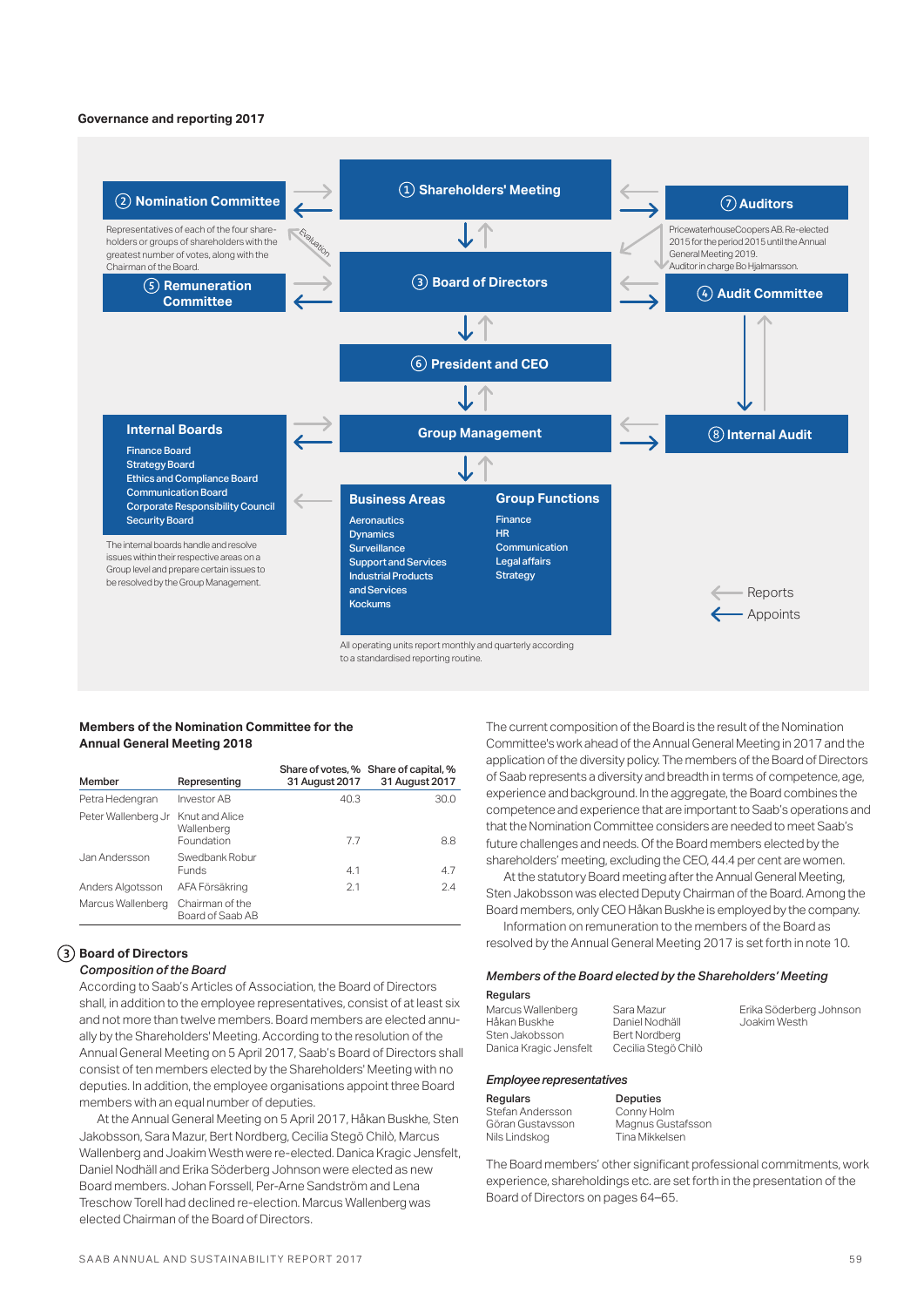### *Independence requirement*

The table below sets forth the members of the Board elected by the Shareholders' Meeting who, according to the provisions of the Code, are considered independent in relation to the company and its management, as well as in relation to the company's major shareholders.

### **Composition and independence of the Board in 2017**

| Member                     | Elected | Independent of<br>the company/-<br>management | Independent of<br>major shareholders |
|----------------------------|---------|-----------------------------------------------|--------------------------------------|
| Marcus Wallenberg          | 1992    | Yes                                           | $NO$ <sup>1)</sup>                   |
| Håkan Buskhe               | 2011    | $N0$ <sup>2)</sup>                            | Yes                                  |
| Sten Jakobsson             | 2008    | Yes                                           | Yes                                  |
| Danica Kragic Jensfelt     | 2017    | Yes                                           | Yes                                  |
| Sara Mazur                 | 2013    | Yes                                           | Yes                                  |
| Daniel Nodhäll             | 2017    | Yes                                           | No <sub>3</sub>                      |
| Bert Nordberg              | 2016    | Yes                                           | Yes                                  |
| Cecilia Stegö Chilò        | 2010    | Yes                                           | Yes                                  |
| Erika Söderberg<br>Johnson | 2017    | Yes                                           | Yes                                  |
| Joakim Westh               | 2010    | Yes                                           | Yes                                  |

1) Member of Investor AB's Board.

2) President and CEO of Saab.

3) Employed by Investor AB.

Accordingly, the company fulfils the requirement of the Code that a majority of the Board Members appointed by the Shareholders' Meeting are independent of the company and its management, and that at least two of them are independent of the major shareholders.

### *Work of the Board*

According to the Board's rules of procedure, eight ordinary meetings shall normally be held each year, in addition to the statutory meeting. The Board may also meet when circumstances demand. During 2017, the Board held one statutory meeting, seven ordinary meetings and one extra meeting, a total of nine meetings. All of the Board meetings in 2017 were held in Stockholm, with the exception of the meeting in December that was held in Gothenburg in connection with the visit to Surveillance's operations.

The Board annually adopts rules of procedure, an instruction on the allocation of work between the Board and the CEO, and an instruction on financial reporting to the Board.

The rules of procedure contain provisions on the number of Board meetings, a list of matters to be considered at the meetings, reporting from the auditor, and special decisions to be taken at the statutory meeting. The rules of procedure and special instruction for the CEO set forth the delegation of responsibilities between the Board and its two committees, the Remuneration Committee and the Audit Committee, including the Chairman's role, as well as between the Board and the CEO. The instruction for the CEO sets forth the CEO's duties and authority, including matters which require a Board decision. Policies on investments, financing and reporting are also connected to the instruction.

During the year, the Board was assisted by the Secretary of the Board of Directors, General Counsel Annika Bäremo, who is not a member of the Board.

The Board of Directors' meetings follow an agenda. Prior to each meeting, the Board Members receive documentation and supporting material for the issues on the agenda. At each Board meeting the CEO presents a Market and Operations Report. A financial rapport is also presented at each Board meeting and addressed in detail prior to the publication of the interim reports and year-end report. The Board regularly considers investments, research and development matters, organisational issues, management of significant risks, mergers and acquisitions, and company divestments. The Board's annual work includes deciding on the company's business plan and strategy, which it addressed in September. The Board meeting every December considers the company's budget for the coming year. The Board then also addressed the performance target in the company's two performance share plans. During 2017, the Board especially focused on issues relating to major projects such as Gripen NG to Brazil, Gripen E to Sweden, A26 to Sweden and current AEW&C orders. It also worked during the year on other significant export and marketing issues. In 2017, the company arranged two special information sessions for Board members, where they received detailed information on e.g. Gripen, digitisation and focus countries.

Committee work represents an important part of the Board's work. After each meeting of the Audit and Remuneration Committees, the respective Chairman submits a report to the Board on the issues that were dealt with at the meeting. The Board then adopts resolutions on any matters prepared by the committees.

## **Board of Directors' committee work** *Audit Committee*

In accordance with the principles set out in the Swedish Companies Act and the Code, the Board of Directors has appointed an Audit Committee consisting of three members. The work of the Audit Committee is mainly of a preparatory nature, i.e. preparing matters for resolution by the Board. The Audit Committee has certain limited decision-making power. For example, it has established guidelines for services other than auditing that the company may procure from its auditors. The Audit Committee's members following the Annual General Meeting 2017 are Joakim Westh (Chairman of the Committee), Daniel Nodhäll and Erika Söderberg Johnson, whereof both Joakim Westh and Erika Söderberg Johnson are independent of the company and its management as well as of the major shareholders. Moreover, all members of the committee have accounting or auditing competence. The General Counsel, Annika Bäremo, was Secretary to the Audit Committee during 2017.

The Audit Committee's assignment is set forth in the Board's rules of procedure. The Audit Committee shall, among other things, monitor the company's financial reporting and submit proposals to ensure the integrity of the financial reporting, monitor the efficiency of the company's internal control, internal audit and risk management in respect of the financial reporting, keep itself informed of the audit of the annual report and consolidated accounts, inform the Board of the results of the audit, review and monitor the auditors' independence, assist the Nomination Committee in preparing the proposal for the Shareholder Meeting's election of the auditors and in certain cases procure auditing services, in addition to establishing guidelines for services other than auditing that may be provided by the company's auditor. Moreover, the Audit Committee shall annually monitor and evaluate the effectiveness and appropriateness of the company's business ethics programme, including the Code of Conduct, and keep itself informed of material deviations or non-compliance with the company's regulations, including whistleblower reports, through regular reporting from the Ethics and Compliance Board. The company's external auditor participates in the meetings of the Audit Committee. During 2017, the Audit Committee focused especially on current issues relating to the company's financial position, the financial reporting, execution of major projects, budget, risk management, internal control and issues relating to the company's regulations.

The Audit Committee keeps minutes of its meetings, which are distributed to the other members of the Board. In 2017, the Committee held five meetings.

### *Remuneration Committee*

In accordance with principles set out in the Code, the Board of Directors has appointed a Remuneration Committee consisting of three members. The Remuneration Committee's members following the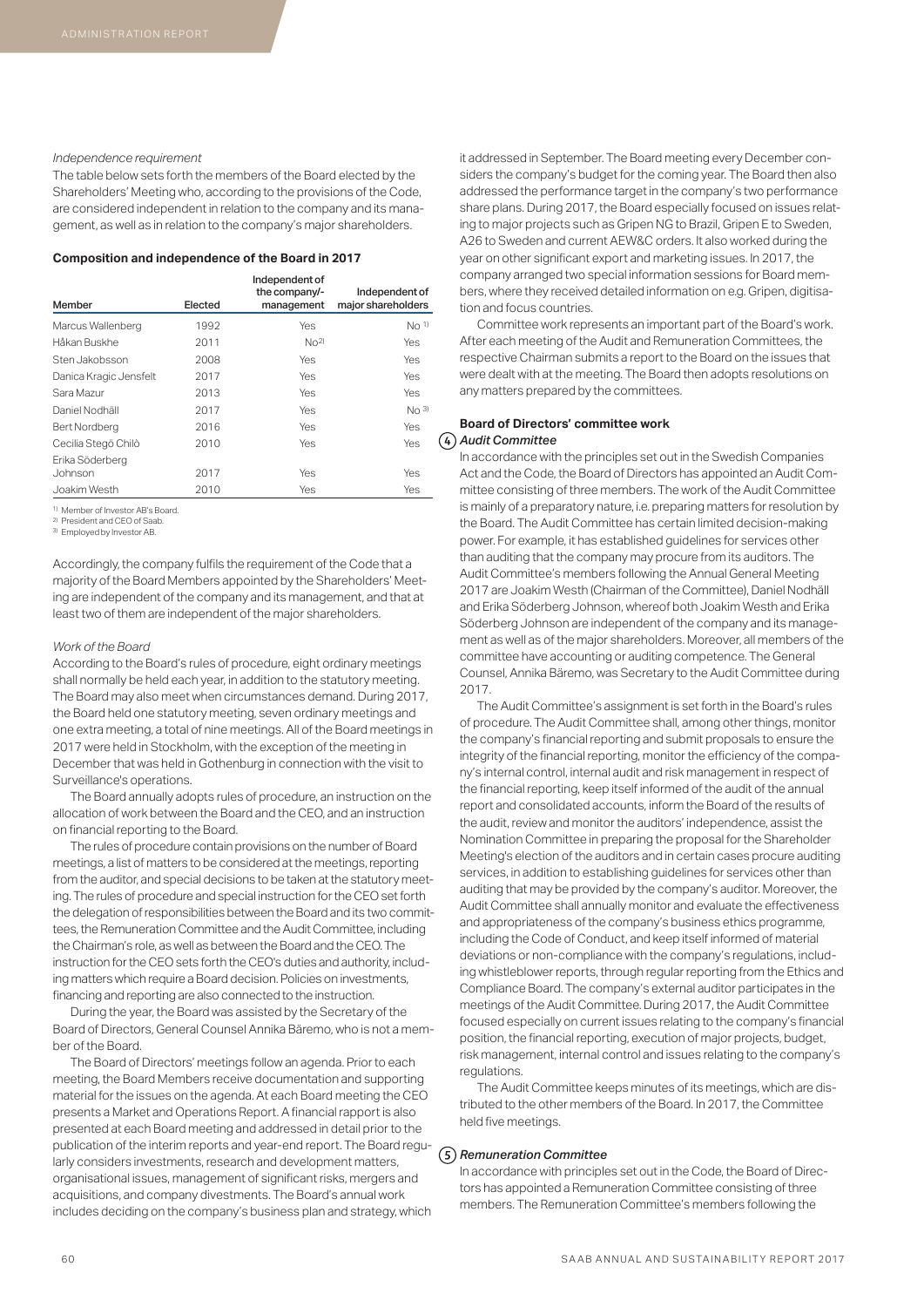Annual General Meeting 2017 are Sten Jakobsson, Marcus Wallenberg and Bert Nordberg. Sten Jakobsson is the Chairman of the Committee.All are independent of the company and its management. The General Counsel, Annika Bäremo, was Secretary to the committee during 2017.

The Remuneration Committee's tasks are to prepare the Board's resolutions on remuneration principles, remuneration and other terms of employment for the Group Management, monitor and evaluate variable remuneration programmes for the Group Management, both ongoing and those ended during the year, and monitor and evaluate the application of the remuneration guidelines for senior executives adopted by the Annual General Meeting as well as the current remuneration structures and levels in the company. The Remuneration Committee also proposes remuneration guidelines for senior executives, which, following resolution by the Board of Directors, are submitted to the Annual General Meeting. Matters concerning the employment terms, remuneration and other benefits for the CEO are prepared by the Remuneration Committee for resolution by the Board. The Remuneration Committee is responsible for interpretation and application of the remuneration guidelines for senior executives. The Remuneration Committee has no decision-making powers of its own. During **Chief Executive Officer**  2017, the Remuneration Committee focused especially on issues relating to the company's long-term incentive programmes, including the proposed performance targets in the company's two performance related share plans as well as issues relating to the new complementing Special Projects Incentive.

The Remuneration Committee keeps minutes of its meetings, which are distributed to the other members of the Board. In 2017, the Committee held three meetings.

### **Evaluation**

The Chairman of the Board annually performs an evaluation of the Board's work and possible improvements to the forms and effectiveness of its work. The evaluation is made by having the Board members respond to a questionnaire and give their opinions on the Board's performance. The results are compared with previous years and discussed at the Board meeting in December. The questionnaire consists of six parts covering the breadth of the Board's competence, how the Board conducts its work, the Chairman, the Board's composition, the cooperative atmosphere and possible improvements. The Chairman of the Board does not participate in the Board's discussion on the results of the Chairman's evaluation.

The Nomination Committee is informed of the results of the evaluation in connection with its proposal on the composition of the Board.

The Board continuously evaluates the CEO's work by monitoring the company's performance relative to established goals. It also evaluates the CEO's work through its members' responses to a questionnaire on the CEO in the areas of performance, organisation, people and leadership. The CEO does not participate in this evaluation.

The President and CEO of Saab, Håkan Buskhe, is also a member of the Board. His significant professional commitments outside the company, earlier positions and shareholding in the company are set forth in the presentation of the Board of Directors; see page 65. Håkan Buskhe does not own shares nor is he a partner in any company with which Saab has material business ties.

### **Guidelines for remuneration and other benefits for senior executives**

The guidelines for remuneration and other benefits for senior executives are explained on page 68.

### **Attendance and board remuneration in 2017**

|                                          |                        |                           |                                             |                                                 |                                                    | Audit                                    |                                           |                                      |
|------------------------------------------|------------------------|---------------------------|---------------------------------------------|-------------------------------------------------|----------------------------------------------------|------------------------------------------|-------------------------------------------|--------------------------------------|
| Name                                     | <b>Audit Committee</b> | Remuneration<br>Committee | Board<br>meetings<br>attended <sup>1)</sup> | Committee<br>meetings<br>attended <sup>2)</sup> | <b>Board</b><br>remuneration<br>KSEK <sup>3)</sup> | Committee<br>remuneration<br><b>KSEK</b> | Remuneration<br>Committee<br>remuneration | Total<br>remuneration<br><b>KSEK</b> |
| Marcus Wallenberg                        |                        | X                         | 9                                           | 3                                               | 1550                                               |                                          | 80                                        | 1630                                 |
| Håkan Buskhe                             |                        |                           | 9                                           |                                                 |                                                    |                                          |                                           |                                      |
| Sten Jakobsson                           |                        | X                         | 9                                           | 3                                               | 640                                                |                                          | 135                                       | 775                                  |
| Cecilia Stegö Chilò                      |                        |                           | 9                                           |                                                 | 570                                                |                                          |                                           | 570                                  |
| Johan Forssell <sup>4)</sup>             | $\times$               |                           | 2                                           | 1                                               |                                                    |                                          |                                           |                                      |
| Danica Kragic Jensfelt 5)                |                        |                           | 5                                           |                                                 | 570                                                |                                          |                                           | 570                                  |
| Sara Mazur                               |                        |                           | 9                                           |                                                 | 570                                                |                                          |                                           | 570                                  |
| Daniel Nodhäll <sup>6)</sup>             | X                      |                           | 6                                           | $\overline{4}$                                  | 570                                                | 150                                      |                                           | 720                                  |
| Bert Nordberg <sup>7)</sup>              |                        | X                         | 8                                           | $\overline{2}$                                  | 570                                                |                                          | 80                                        | 650                                  |
| Per-Arne Sandström <sup>8)</sup>         | X                      |                           | 2                                           | 1                                               |                                                    |                                          |                                           |                                      |
| Erika Söderberg<br>Johnson <sup>9)</sup> | X                      |                           | 6                                           | 4                                               | 570                                                | 150                                      |                                           | 720                                  |
| Lena Treschow Torell <sup>10)</sup>      |                        | X                         | 2                                           | 1                                               |                                                    |                                          |                                           |                                      |
| Joakim Westh                             | X                      |                           | 9                                           | 5                                               | 570                                                | 225                                      |                                           | 795                                  |

1) Of a total of 9 meetings in 2017.

2) Of a total of 5 meetings of the Audit Committee in 2017 and 3 meetings of the Remuneration Committee in 2017.

3) Refers to the fee resolved by the Annual General Meeting 2017 for the period until the Annual General Meeting 2018. The CEO Håkan Buskhe does not receive a fee.

4) Left the Board at the Annual General Meeting 2017, when he declined re-election. Received fee for the period January-March 2017 of SEK 173,750 and participated

in 2 Board meetings and 1 committee meeting prior to the Annual General Meeting 2017.

5) Elected at the Annual General Meeting in April 2017, thereafter a total of 5 Board meetings of a total of 6 Board meetings.

6) Elected at the Annual General Meeting in April 2017, thereafter a total of 6 Board meetings and 4 committee meetings.

7) New member in the Remuneration Committee after the Annual General Meeting 2017, thereafter participated in all meetings.

8) Left the Board at the Annual General Meeting 2017, when he declined re-election. Received fee for the period January-March 2017 of SEK 190,000 and participated in 2 Board meetings and 1 committee meeting prior to the Annual General Meeting 2017.

9) Elected at the Annual General Meeting in April 2017, thereafter a total of 6 Board meetings and 4 committee meetings.

10) Left the Board at the Annual General Meeting 2017, when she declined re-election. Received fee for the period January-March 2017

of SEK 173,750 and participated in 2 Board meetings and 1 committee meeting prior to the Annual General Meeting 2017.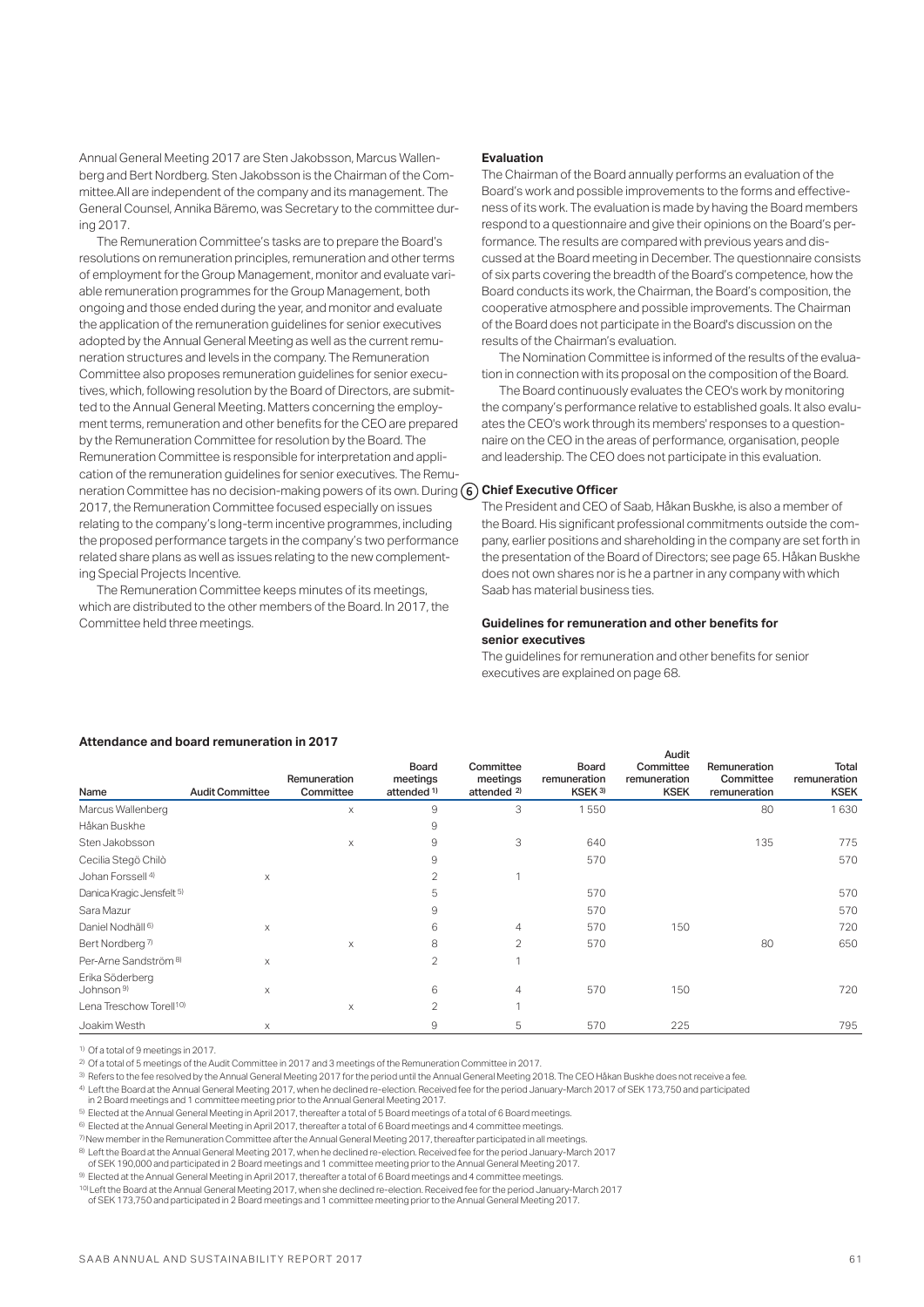### **Auditor**

On behalf of the shareholders and in accordance with current laws and regulations, the external auditor examines the financial statements, consolidated accounts, annual report, and administration and management of the company by the Board of Directors and the CEO, and carries out the statutory audit of the corporate governance report and sustainability report. The Q1, Q2 and Q3 interim reports have been reviewed by the auditor as well. The auditor presents an auditors' report to the Annual General Meeting. On behalf of the Board, the company's auditor has also reviewed whether the performance targets for the Special Projects Incentive were met in 2017.

The Shareholders' Meeting elects the auditors. Pricewaterhouse-Coopers AB was re-elected as the auditor by the Annual General Meeting 2015, for the period 2015–2019.

### *PricewaterhouseCoopers (PwC)*

- Elected by the Annual General Meeting 2015 for the period 2015 through the Annual General Meeting 2019.
- Bo Hjalmarsson, Authorised Public Accountant, auditor in charge. Other audit assignments: Telefonaktiebolaget LM Ericsson and SAS AB.

PricewaterhouseCoopers AB is a member of PwC's global network in around 150 countries. PwC has competence and experience in areas important to Saab: auditing of large and listed companies, accounting issues, industry experience and practice with international business.

The Audit Committee is responsible for ensuring that the independence of the auditor is maintained, including by staying updated on ongoing consulting assignments. The Audit Committee has also established guidelines on which services other than auditing the company may procure from its auditors. Where applicable, the Committee will approve such services in accordance with these guidelines.

### **Audit fees 2016–2017**

Saab's auditor receives a fee according to approved invoices as resolved by the Annual General Meeting.

PwC has performed services on behalf of the company in 2017 in addition to its audit assignments by consulting on accounting and tax issues.

### **Auditors' fees for the Group 2016–2017**

| <b>MSEK</b>        | 2017 | 2016 |
|--------------------|------|------|
| Audit assignments: |      |      |
| <b>PwC</b>         | 20   | 18   |
| Others             | 3    | 3    |
| Other assignments: |      |      |
| <b>PwC</b>         | 3    | 5    |

For further information see note 11.

### **The Board's report on internal control of the financial reporting**

The Board of Directors is responsible for internal control of financial reporting pursuant to the Swedish Companies Act and the Swedish Code of Corporate Governance. This report on internal control of financial reporting has been prepared pursuant to the provisions of the Swedish Annual Accounts Act.

### *Financial reporting*

The Board of Directors documents how it assures the quality of the financial reports and communicates with the company's auditor. The Board assures the quality of the financial accounting through the Audit Committee. The entire Board reviews the interim reports before they are published. The Audit Committee follows up the internal control of the financial reporting on a regular basis. After each meeting of the Audit Committee, a report is submitted to the Board. For more information on the Audit Committee, see above.

The Audit Committee considers not only critical accounting questions and the financial reports presented by the company, but also matters of strategic importance, e.g. asset acquisitions and sales and how the company will obtain financing. It also covers issues such as internal control, regulatory compliance, any significant uncertainty in reported values, post-statement events, changes in assessments and evaluations, and other circumstances that may affect the quality of the financial statements. The auditor participated in all meetings of the Audit Committee in 2017.

The Board of Directors has met with the auditor to discuss their review of the company for the financial year 2017. The Board has also on the same occasion met with the auditor while not in the presence of the CEO or other members of the Group Management.

### *Internal control of financial reporting*

Saab's framework for internal control of financial reporting is designed in accordance with the Committee of Sponsoring Organizations' (COSO) framework to assist the business in achieving its financial goals by monitoring risk exposure in a structured way. Moreover, internal control aims to provide reasonable assurance of the reliability of the internal and external financial reporting and to ensure that it is prepared in accordance with laws, applicable accounting standards and other requirements for listed companies.

### *Control environment*

Internal control is based on Saab's organisation, where operating responsibilities and powers are delegated to the business areas and support units, which are also supported and monitored by Group functions with specific competencies. These Group functions issue guidelines that clarify responsibilities and powers and constitute part of the internal control in specific areas such as finance, accounting, investments and tenders.

### *Risk assessment*

Saab's operations are characterised in large part by the development, production and supply of technologically advanced hardware and software for customers around the world. Slightly more than half of sales are outside Sweden. As a rule, projects entail considerable sums of money, stretch over long periods of time and involve technological development or refinement of products.

For Saab, the material risk areas in financial reporting are project accounting, business combinations and goodwill, development costs, hedging and other financial transactions, taxes, and accounting for pensions. In addition to the risk of inaccurate financial reporting, the processes are also assessed on the basis of the risk of exposure to any improprieties.

Group Finance continuously coordinates an overall risk assessment of the financial reporting. This process involves self-assessments by Group functions and business areas. The current risk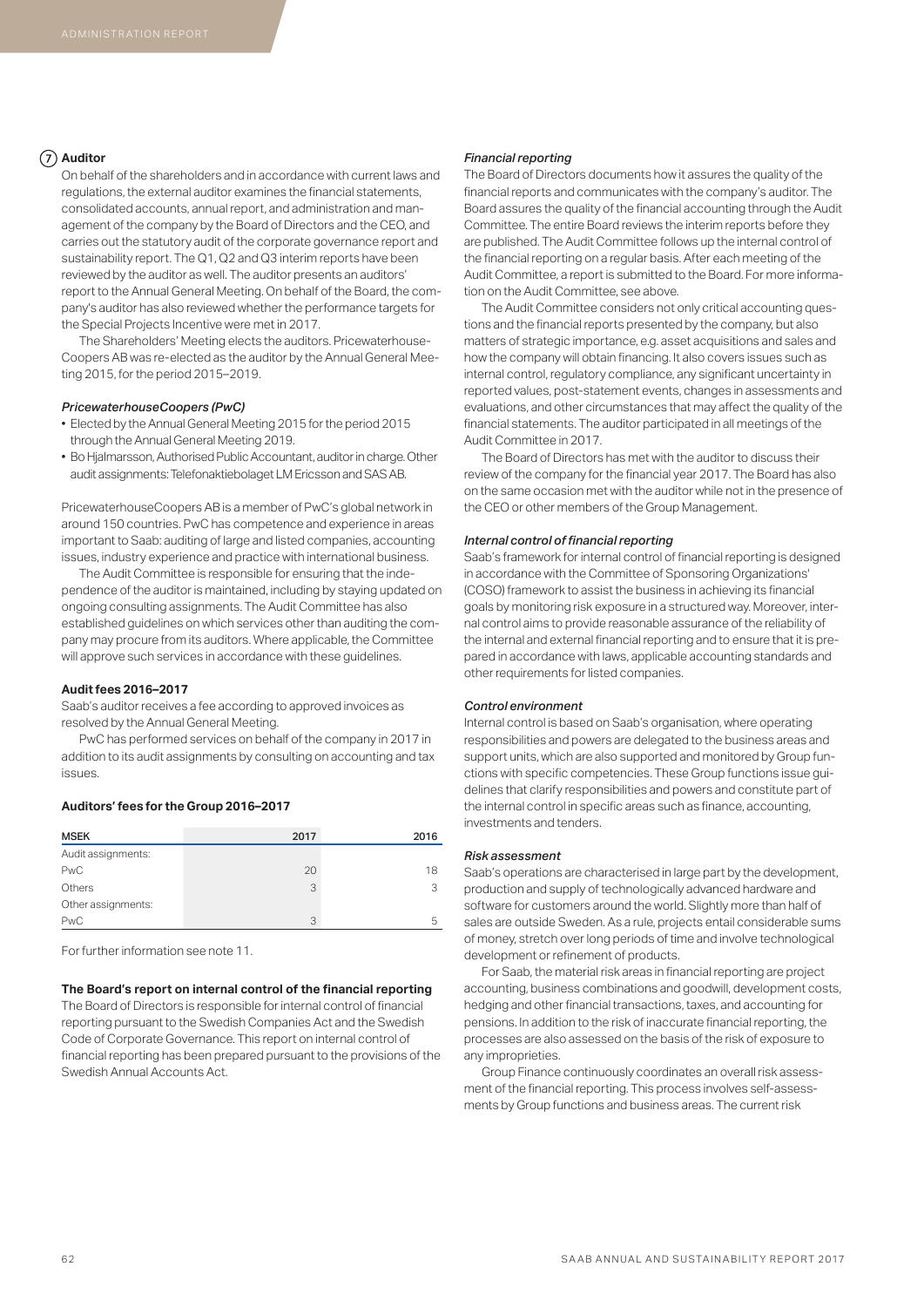assessment is reviewed by Saab's Internal Audit, which adjusts its annual audit plan accordingly. Information on developments in essential risk areas as well as a report on planned and executed activities in these areas are provided to Saab's Audit Committee on a regular basis. The Board of Directors, through the Audit Committee and Internal Audit, is informed of the status of the self-assessment. Saab's risk assessment and self-assessment are also communicated to Saab's external auditors on a regular basis.

Each business area designs its risk management routines and structure for internal control based on overall routines and Group guidelines. The most significant risks identified in financial reporting are managed through control structures within the business areas and Group staffs and are based on Saab's minimum requirements for good internal control in the financial reporting processes.

### *Information, communication and control activities*

Internal control within Saab is based on clearly defined areas of responsibility and authority, Group guidelines, processes and controls. Uniform handling of financial reporting is assured by adopting and issuing Group guidelines approved by the CEO or by function managers appointed by the CEO. All Group directives are updated on an ongoing basis, are clearly communicated and are available through Saab's internal enterprise management system, which is available on the internal website.

The control activities are both manual and automated and include authorisation routines, account reconciliations, process compliance, performance analyses and qualifications

### *Monitoring and evaluation*

All operating units report monthly and quarterly according to a standardised routine. Quarterly reports are the basis of Saab's external financial reporting. In the operating reporting, each business area is

measured in terms of profitability and financial position and consolidated to measure the Group's overall profitability and financial position. Accounting managers and controllers are in regular contact with Group Finance concerning any questions relating to finance and accounting. To assist in evaluating internal control in each business area, Saab uses the previously mentioned self-assessments to identify and test key control functions in each business process. The Internal Audit department, part of the internal control structure, is a dedicated resource for independent review of the effectiveness of the internal control processes. At the same time, Internal Audit supports the locally applied internal control process and the central controller staff. Together they serve as a resource for monitoring financial reporting routines.

Internal Audit's tasks are initiated by the Audit Committee or on its own initiative and then reported to the Committee. From time to time, Group Management and its members can also assign work to Internal Audit. The Audit Committee reports on the status of the financial controls and the self-assessment to the Board of Directors.

### *Activities in 2017*

Controls were performed in 2017 according to a predefined schedule and two self-assessments were conducted. The results of completed controls and self-assessments are an integral part of Saab's financial closing process and are reported to Group Management and the Audit Committee. During the year, the Group's Internal Audit unit and our auditors reviewed the Group's work with internal control.

A web-based tool was introduced in 2017 where all controls are defined and reports from completed controls are stored. The tool has made the internal control process more efficient and made it easier to analyse completed controls. Saab's framework for internal control of financial reporting was expanded during the year to include activities.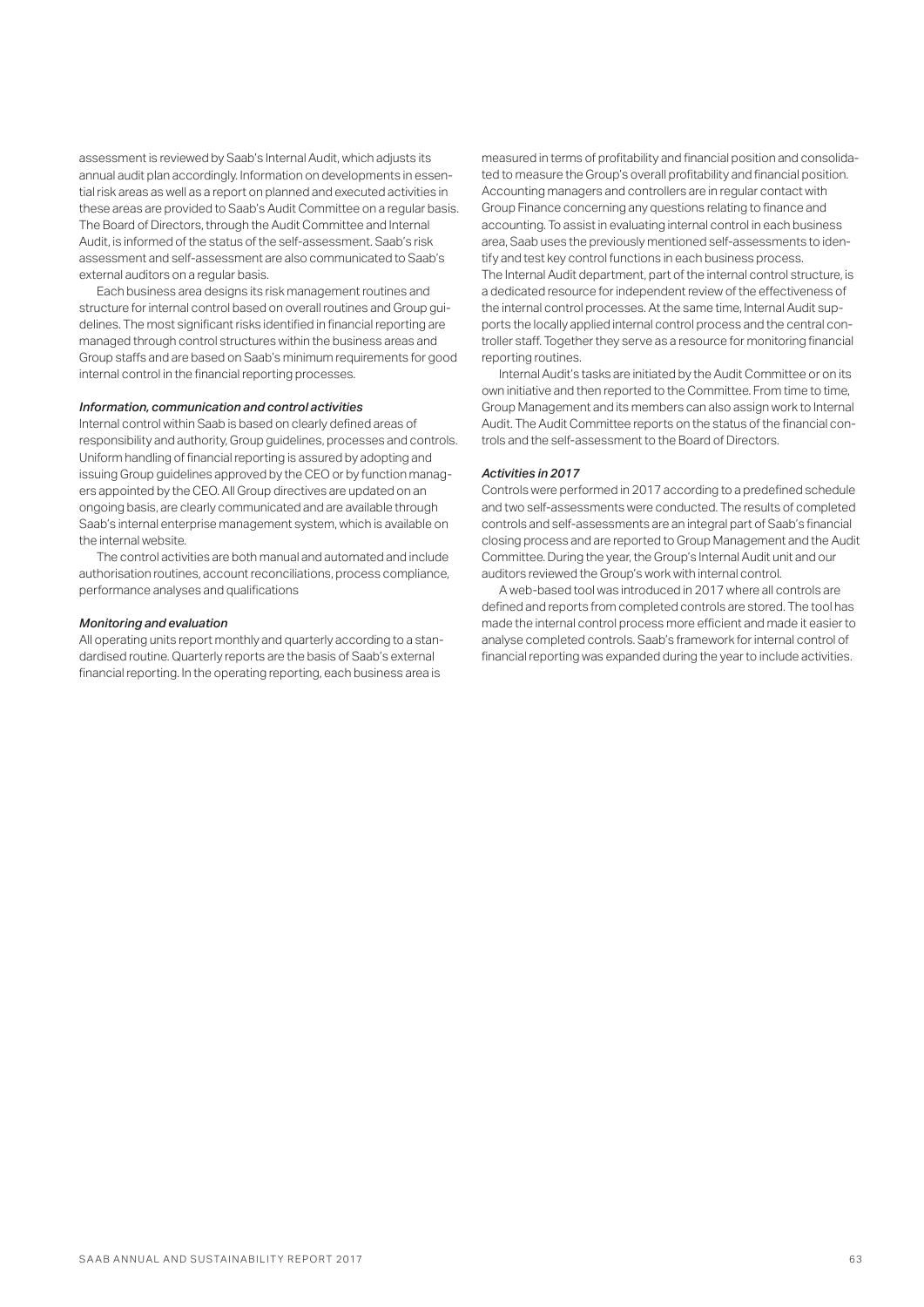# Board of Directors



#### Standing from left:

### **Erika Söderberg Johnson**

Member of the Board since 2017 Member of Saab's Audit Committee Chief Financial Officer (CFO), Biotage AB Born 1970 M.Sc. in Economics and Business, Stockholm School of Economics Shares in Saab: 100

Other board commitments Board member of Qliro Group AB

### Former employment and positions:

Board member of Sectra AB and MedCap AB CFO at Karo Bio AB, Affibody AB and Global Genomics AB Investment Banking Advisor at Enskilda, SEB

#### **Nils Lindskog**

Member of the Board since 2016 and Deputy Board member 2007-2016 Member of the Local Swedish Association of Graduate Engineers at Saab AB, Gothenburg Born 1955 M.S.E.E. from Chalmers University of Technology Shares in Saab: 957

#### **Stefan Andersson**

Member of the Board since 2008 President of the Local Salaried Employees' union Unionen at Saab Dynamics AB, Linköping Born 1974 B.Sc. Shares in Saab: 3,104

#### **Cecilia Stegö Chiló**

Member of the Board since 2010 Adviser to management of corporations and organisations Born 1959

Studies in political science and economics Shares in Saab: 1,500

Other board commitments: Chairman of Gotlands Bryggeri AB; Board member of Spendrups Bryggeri AB, Investment AB Spiltan, the Yump Foundation and Centre for Business History

### Former employment and positions:

Vice Chairman of Fortum Värme AB; Board member of the Expo Foundation, AMF Fonder, Länsförsäkringar Liv, Linköping Universitets Holding AB and Marginalen Kredit och Finans; CEO of the Free Enterprise Foundation of Sweden and Head of the think tank Timbro; Cabinet member and Head of the Ministry of Culture; Editorial writer and foreign politics commentator at Svenska Dagbladet; Commentator at Sveriges Radio; Swedish Employers' Confederation; Swedish Conservative Party

#### **Magnus Gustafsson**

Deputy Board member since 2016 President of the Local Swedish Association of Graduate Engineers at Saab AB in Linköping/Tannefors Born 1965

M.Sc. in Applied Physics and Electrical Engineering, Linköping Institute of Technology Shares in Saab: 545

#### **Conny Holm**

Deputy Board member since 2017 Board member 2008–2016 and Deputy Board member 1995-2007 President of the local trade union IF Metall at Avionics Systems, Jönköping Born 1947 Upper secondary engineering education Shares in Saab: 852

#### **Bert Nordberg**

Member of the Board since 2016 Member of Saab's Remuneration Committee Chairman of Vestas Wind Systems A/S Born 1956 Engineer

Shares in Saab: 8,500

Other board commitments: Board member of AB Electrolux, Svenska Cellulosa Aktiebolaget (SCA) and Essity Aktiebolag (publ)

#### Former employment and positions:

Board member of Skistar AB and Axis AB Chairman of Imagination Technologies Group Plc. and Sony Mobile Communications AB; Chairman and CEO of Sony Ericsson Communications AB Various senior positions within the Ericsson group Various positions within Data General Corporation and Digital Equipment Corporation

### **Marcus Wallenberg**

Chairman of the Board since 2006 Deputy Chairman of the Board 1993-2006 and Member of the Board since 1992 Member of Saab's Remuneration **Committee** Born 1956 B.Sc. of Foreign Service Lieutenant in Royal Swedish Naval Academy Shares in Saab: 100,000

### Other board commitments:

Chairman of SEB and FAM AB; Board member of AstraZeneca PLC, Investor AB, Temasek Holding Ltd and the Knut and Alice Wallenberg Foundation

### Former employment and positions:

Chairman of Electrolux AB and LKAB; Board member of Stora Enso Oyj and EQT Holdings AB; President and CEO of Investor AB; Director, Stora Feldmühle AG, Düsseldorf; Skandinaviska Enskilda Banken, Stockholm and London; Citicorp (Hong Kong), Citibank N.A. (New York)

#### **Göran Gustavsson**

Member of the Board since 2017 and Deputy Board member 1995-2000 and 2008-2016 President of the local trade union IF Metall at Saab AB, Linköping Born 1953 Shares in Saab: 2,213

#### **Danica Kragic Jensfelt**

Member of the Board since 2017 Professor and Vice-Dean, the School of Computer Science and Communication, Royal Institute of Technology (KTH) Director, the Centre for Autonomous Systems, KTH Born 1971 Docent, Computer Science, KTH Ph.D., Computer Science, KTH M.Sc., Mechanical Engineering, Technical University of Rijeka, Croatia Honorary Doctorate, Lappeenranta, University of Technology IEEE Fellow Shares in Saab: 500 Other board commitments:

Board member of FAM AB and the Institute for Future Studies Member of Scientific Advisory Board, Max Planck Institute for Intelligent Systems Member of the Royal Swedish Academy of Engineering Sciences (IVA), Division of Electrical Engineering Member of the Royal Swedish Academy of Sciences (KVA)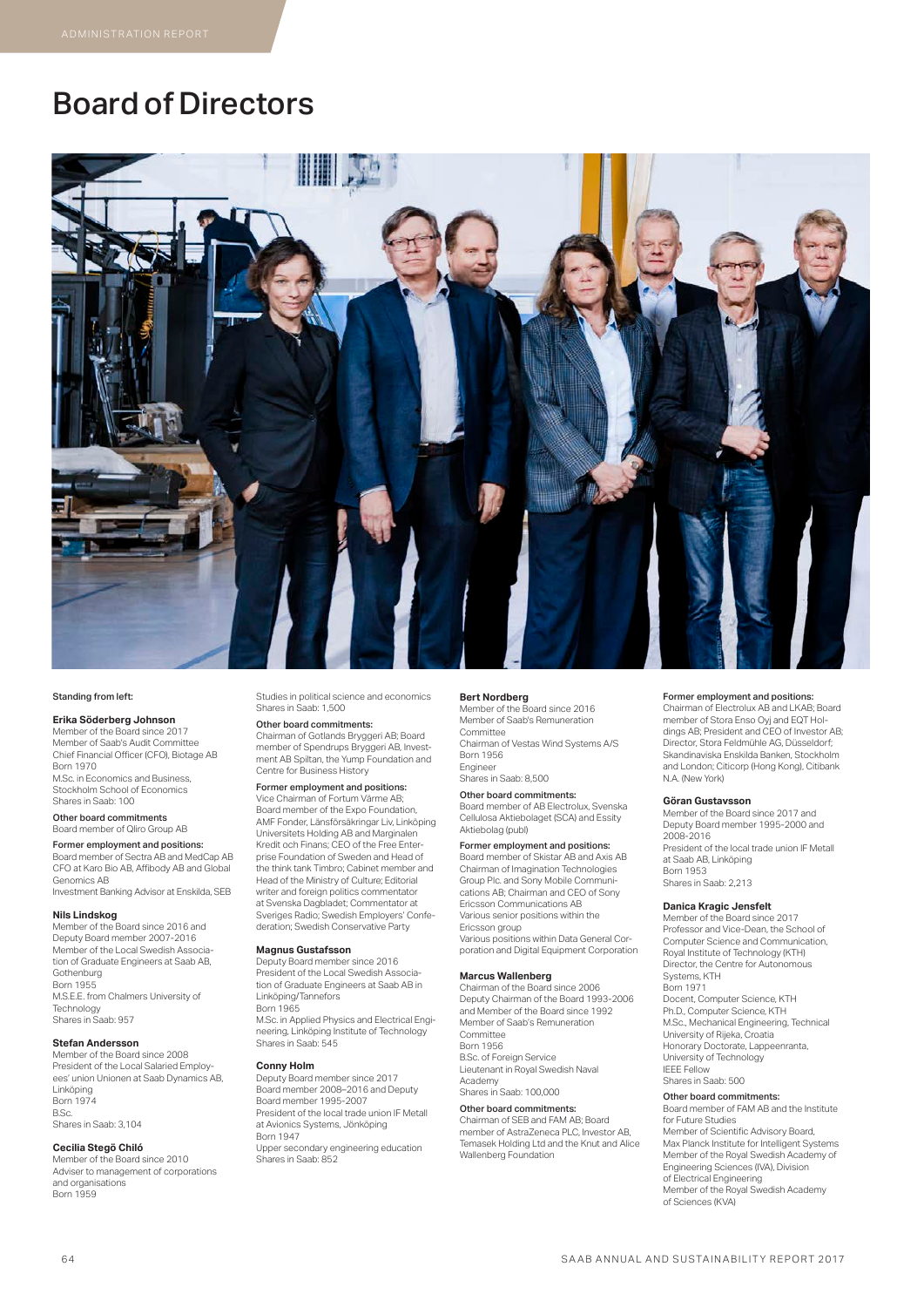

Member of Administrative committee, IEEE Robotics and Automation Society

### Former employment and positions

Member of the Young Academy of Sweden Chairman of STINT, Natural Sciences and **Technology** 

Researcher at Columbia University, Brown University, Johns Hopkins University and INRIA Rennes

Chairman of IEEE RAS Technical Committee on Computer and Robot Vision, Board member of Research Policy Commit-

tee at the KVA

## **Håkan Buskhe**

Member of the Board since 2011 President and CEO of Saab AB Born 1963 M.Sc., Licentiate of Engineering Employed 2010

## Shares in Saab: 46,505

Other board commitments: Board member of Nefab AB

Vice Chairman of ASD – AeroSpace and Defence Industries Association of Europe

#### Former employment and positions: Board member of Vattenfall AB and

Teknikföretagen; Chairman of Green Cargo; President and CEO of E.ON Nordic AB and E.ON Sweden AB; Executive Vice President of E.ON Sweden AB; Senior Vice President of E.ON Sweden AB; CEO of Land Operations, Schenker AG, CEO Schenker North, CEO Schenker-BTL AB, CEO Storel, CEO Carlsberg and Coca-Cola Distribution AB; Production Director, Carlsberg Sweden

#### **Sara Mazur**

Member of the Board since 2013 Vice President and Head of Ericsson Research, Ericsson AB<br>Born 1966

Born 1966 Associate Professor Electrical Engineering, Royal Institute of Technology (KTH); Ph.D., Electrical Engineering, KTH; M.Sc., Electrical Engineering, KTH; Honorary Doctorate, Luleå University of Technology Shares in Saab: 2,000

#### Other board commitments:

Vice Chairman of Wallenberg Autonomous System and Software Program (WASP); Member of the Board of Chalmers Tekniska Högskola AB, Combient AB, Nobel Media AB and SICS North Swedish ICT AB and the Royal Swedish Academy of Engineering Sciences (IVA), Division XI - Education and Research

### Former employment and positions:

Vice President of System Management, **Business Unit Networks, Ericsson AB;**<br>Director of Wireless Access Networks Director of Wireless Access Networks Research, Ericsson Research, Ericsson AB; Member of the Board and Strategic Counsel of the School of Electrical Engineering KTH, the Board of Integrated Transport Research Lab KTH and Wireless@KTH

#### **Daniel Nodhäll**

Member of the Board since 2017 Member of Saab's Audit Committee Head of Listed Core Investments, Investor AB Born 1978 M.Sc. in Economics and Business,

Stockholm School of Economics Shares in Saab: 2,000 Other board commitments:

Board member of Husqvarna AB

### Former employment and positions

Board member of Kunskapsskolan Education Sweden AB, Investment Manager, Head of Capital Goods at Investor AB

**Joakim Westh**<br>Member of the Board since 2010 Member of the Board since 2010 Chairman of Saab's Audit Committee Born 1961 M.Sc. in Aeronautics, Royal Institute of Technology (KTH); M.Sc. in Aerospace Engineering, Massachusetts Institute of Technology (MIT) Shares in Saab: 8,000

## Other board commitments:<br>Chairman of Amexci AB

Chairman of Amexci AB Board member of CGI Group Inc., Absolent Group AB and Swedish Match AB

#### Former employment and positions:

Chairman of EMA Technology AB and Absolent AB; Board member of Arcam AB, Intrum Justitia AB, Rörvik Timber AB, Telelogic AB and VKR Holding A/S; Deputy Board member of Sony Ericsson Mobile Communications AB; Senior Vice President of Group Function Strategy & Operational Excellence, LM Ericsson AB and member of the Group Management Team, LM Ericsson AB; Group Vice President and member of the Executive Management Group, Assa Abloy AB; Partner; McKinsey & Co. Inc.

#### **Sten Jakobsson**

Member of the Board since 2008 and Deputy Chairman since 2010 Chairman of Saab's Remuneration Committee Born 1949 M.Sc. in Engineering Shares in Saab: 5,500

### Other board commitments:

Chairman of Power Wind Partners AB, Board member of Xylem Inc. and Arla Plast AB

### Former employment and positions:

Chairman of LKAB; Board member of Stena Metall AB and FLSmidth A/S; President and CEO of ABB Sweden; Executive Vice President of Asea Brown Boveri AB, Sweden; Business Area Manager, Business Area Cables; President of ABB Cables AB; President of Asea Cylinda; Production Manager for Asea Low Voltage Division; Asea central staff – Production trainee

### **Tina Mikkelsen**

Deputy Board member since 2016 President of the Local Salaried Employees' union, Unionen, at Saab AB, Stockholm Born 1973 Electrical Engineering, Stockholms Tekniska Institut (STI) Shares in Saab: 1,709

## Auditors

PricewaterhouseCoopers AB

### **Bo Hjalmarsson**

Authorised Public Accountant, auditor in charge

Information on shareholdings includes holdings of closely affiliated natural persons and legal entities, where applicable.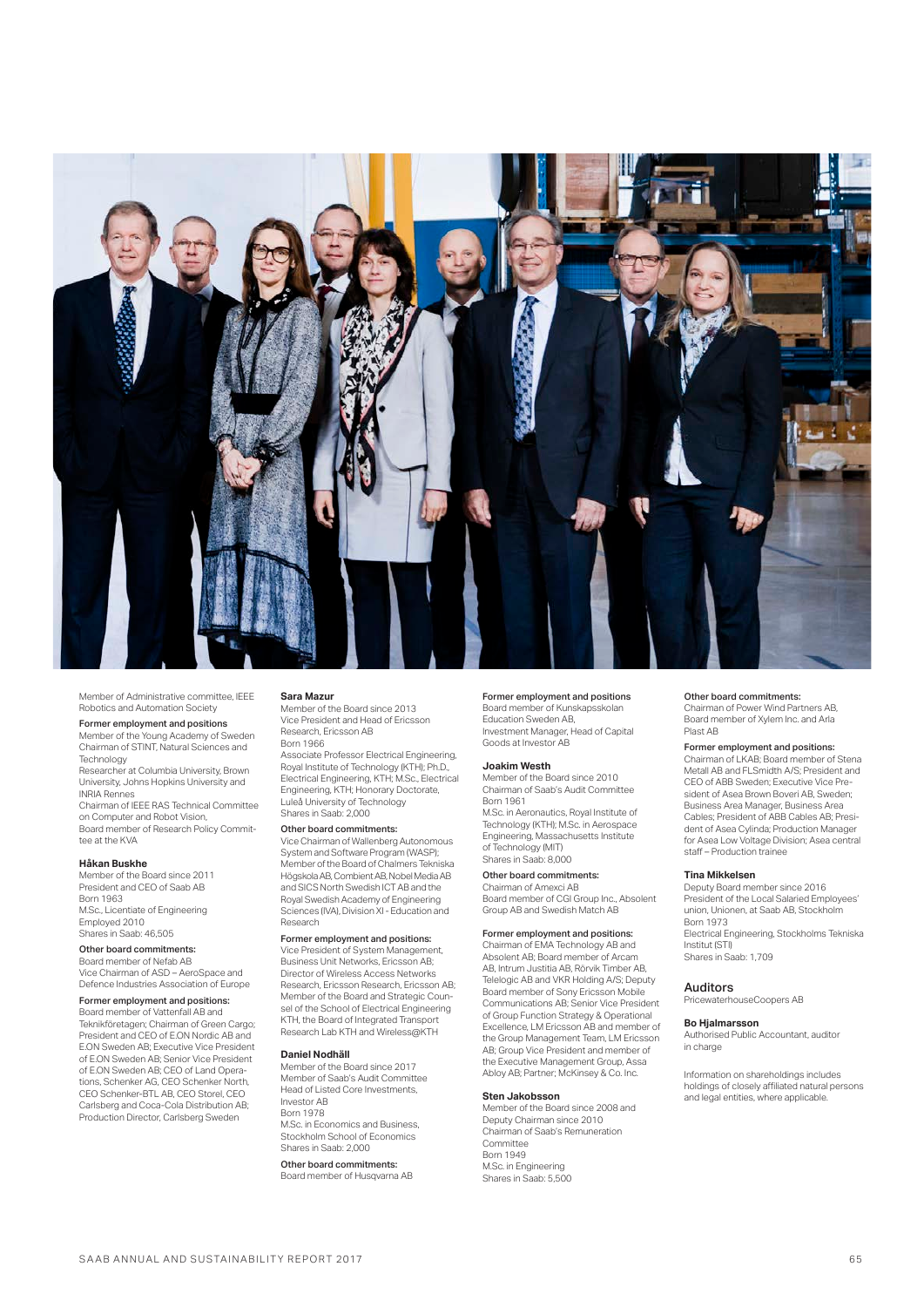# Group management



**Ann-Kristin Adolfsson** Senior Vice President and Chief Strategy Officer, Head of Group Strategy Born 1962 MBA Employed 1986 Shares in Saab: 2,297

**Görgen Johansson** Senior Vice President and Head of Business Area Dynamics Born 1964 MBA Employed 2004 Shares in Saab: 7,932

#### **Gunnar Wieslander**

Senior Vice President and Head of Business Area Kockums Born 1962 Naval officer Employed 2015 Shares in Saab: 745

**Jessica Öberg** Senior Vice President and Head of Industrial Products and Services Born 1972 Employed 1996 Shares in Saab: 2,087

#### **Ellen Molin**

Senior Vice President and Head of Business Area Support and Services Born 1973 MBA Employed 2006 Shares in Saab: 501

**Magnus Ornberg**<br>Executive Vice President and<br>Chief Financial Officer (CFO) Born 1965 MBA Employed 2012 Shares in Saab: 12,478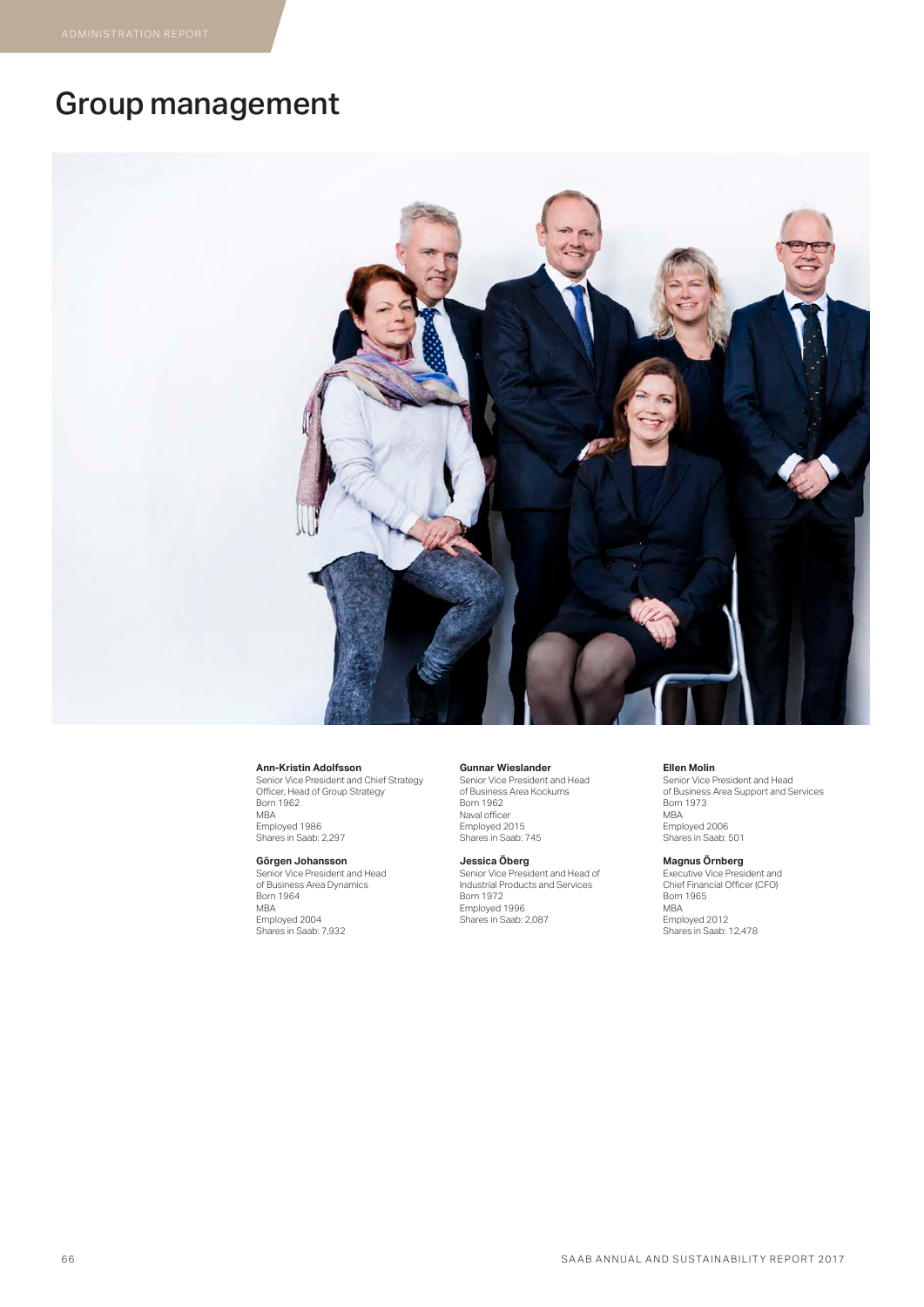![](_page_9_Picture_0.jpeg)

#### **Lena Eliasson**

Senior Vice President and Head of Group Human Resources Born 1967 M.Sc. in Engineering Employed 2012 Shares in Saab: 7,725

### **Håkan Buskhe**

President and Chief Executive Officer (CEO) Member of the Board of Saab AB since April 2011 Born 1963 M.Sc., Licentiate of Engineering Employed 2010 Shares in Saab: 46,505

**Sebastian Carlsson** Senior Vice President and

Head of Group Communication **Born 1984** Employed 2012 Shares in Saab: 157

#### **Micael Johansson**

Deputy CEO, Senior Executive Vice President Born 1960<br>B.Sc B.Sc. Employed 1985 Shares in Saab: 8,863

**Anders Carp** Senior Vice President and Head of Business Area Surveillance Born 1971 Employed 2001

Shares in Saab: 3,277

**Jonas Hjelm** Senior Vice President and Head of Business Area Aeronautics Born 1971 Employed 2006 Shares in Saab: 6,870

#### **Annika Bäremo**

Senior Vice President and Head of Group Legal Affairs, General Counsel, Secretary of the Board of Directors Born 1964 LLB Employed 2012 Shares in Saab: 7,193

The following changes in Group Management took effect during 2017:

During the first quarter Ulf Nilsson resigned as Head of Business Area Aeronautics and was replaced by Jonas Hjelm, former Head of Business Area Support and Services. During the third quarter Ellen Molin was appointed the new Head of Business area Support and Services an Jessica Öberg was appointed the new Head of Business Area Industrial Products and Services. Dan Jangblad, former Head of Business Area Industrial Products and Services, left Group Management to take a position as Senior Advisor to the CEO.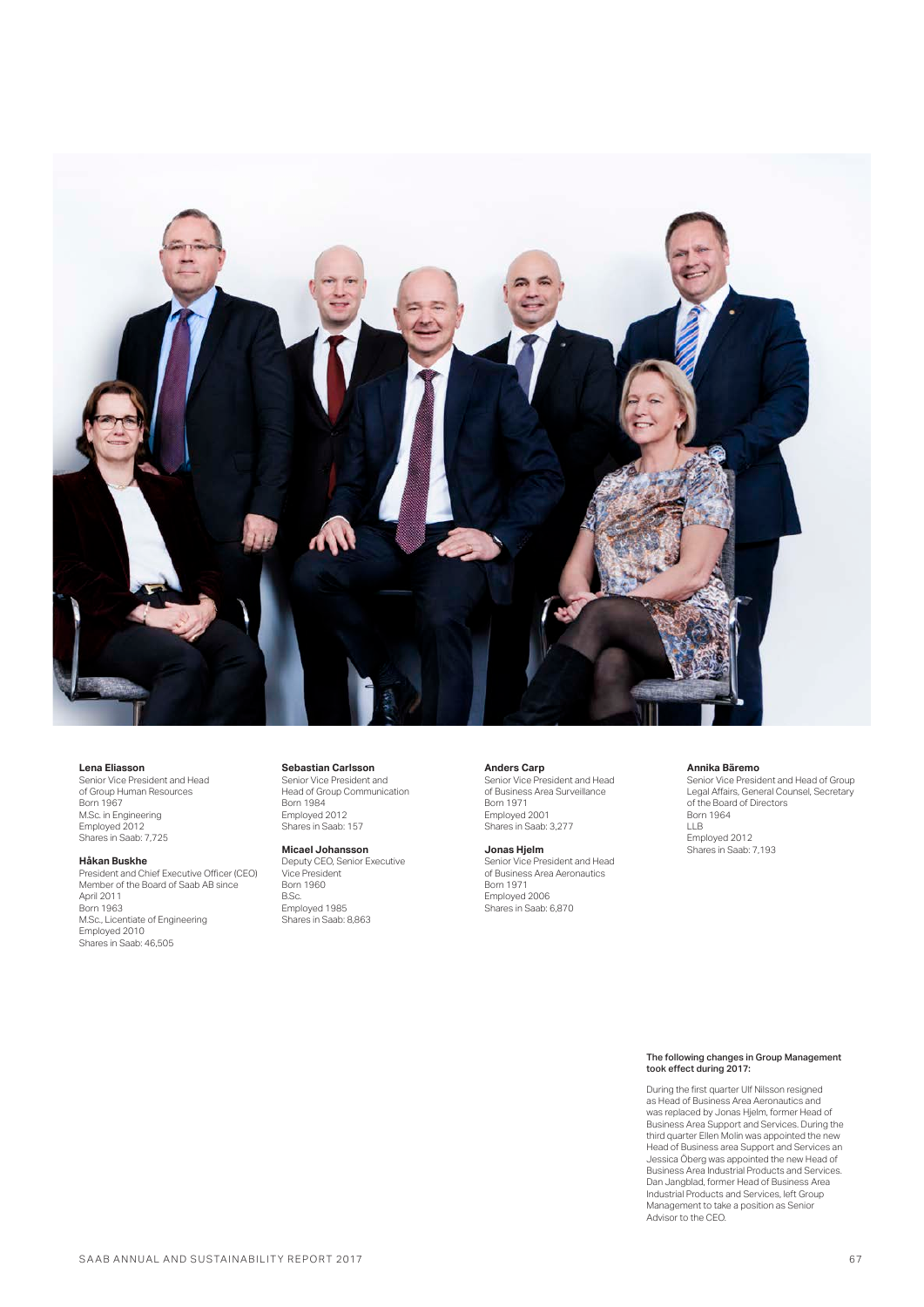# Auditor's report

To the general meeting of the shareholders of Saab AB (publ), corporate identity number 556036-0793.

### **Report on the annual accounts and consolidated accounts**  *Opinions*

We have audited the annual accounts and consolidated accounts of Saab AB (publ) for the year 2017 except for the corporate governance statement on pages 58 to 67. The annual accounts and consolidated accounts of the company are included on pages 45 to 129 in this document.

In our opinion, the annual accounts have been prepared in accordance with the Annual Accounts Act and present fairly, in all material respects, the financial position of parent company as of 31 December 2016 and its financial performance and cash flow for the year then ended in accordance with the Annual Accounts Act. The consolidated accounts have been prepared in accordance with the Annual Accounts Act and present fairly, in all material respects, the financial position of the group as of 31 December 2017 and their financial performance and cash flow for the year then ended in accordance with International Financial Reporting Standards (IFRS), as adopted by the EU, and the Annual Accounts Act. Our opinions do not cover the corporate governance statement on pages 58 to 67. The statutory administration report is consistent with the other parts of the annual accounts and consolidated accounts.

We therefore recommend that the general meeting of shareholders adopts the income statement and balance sheet for the parent company and the income statement and statement of financial position for the group.

Our opinions in this report on the the annual accounts and consolidated accounts are consistent with the content of the additional report that has been submitted to the parent company's audit committee in accordance with the Audit Regulation (537/2014) Article 11.

### *Basis for Opinions*

We conducted our audit in accordance with International Standards on Auditing (ISA) and generally accepted auditing standards in Sweden. Our responsibilities under those standards are further described in the Auditor's Responsibilities section. We are independent of the parent company and the group in accordance with professional ethics for accountants in Sweden and have otherwise fulfilled our ethical responsibilities in accordance with these requirements.

We believe that the audit evidence we have obtained is sufficient and appropriate to provide a basis for our opinions.

## **Our audit approach** *Overview*

![](_page_10_Figure_11.jpeg)

- We have used an overall materiality of SEK 100 million in our audit representing approximately five percent of operating profit.
- In our audit we have focused on the operations in the parent company Saab AB and the subsidiaries Saab Dynamics AB and Saab Kockums AB. In addition units in Australia, South Africa, USA and the Netherlands has been subject to review procedures.
- A significant part of Saab's reported revenue derive from long term contracts where management's estimates and assumptions are critical for recognition of revenue as well as cost of goods sold. In addition to the income items, several balance sheet items are affected by the assumptions and judgments made related to the long term contracts. A significant part of our audit is focused on the review of large projects. From 2018 Saab will recognize revenue according to IFRS 15, revenue from contracts with customers. For Saab it is, as stated in note 46, essential to assess that the criteria for recognizing revenue over time are fulfilled. We have thus during the year reviewed Saab's project for implementation of IFRS 15.

A significant part of Saab's revenue and result is derived from long term customer contracts including substantial development and customization for specific customers, which are associated with technical and commercial risks. Revenue and income is in many projects recognised using percentage of completion, which as such are based on management's estimates and measurement of percentage

of completion, estimated profit margin as well as total costs and risks.

This requires a high level of project control and monitoring to be able to, at any given time confirm the assumptions and estimates for project cost and revenue to give a satisfying base for recognizing revenue and income. In many cases the customer contracts have a significant element of integration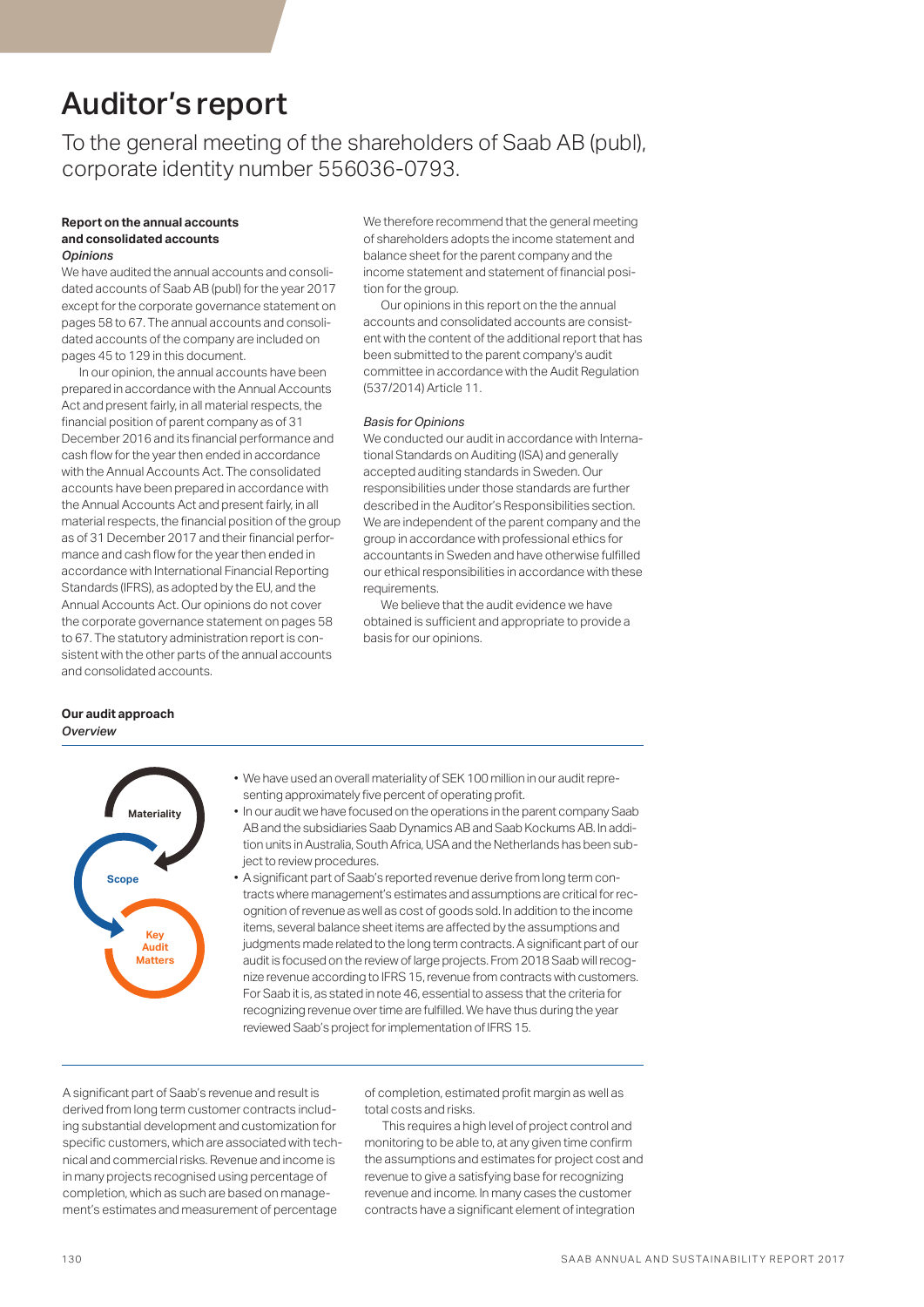with the customer and sub-contractors why the financial outcome is not only dependent on Saab's own activities but other parties as well.

We designed our audit by determining materiality and assessing the risks of material misstatement in the consolidated financial statements. In particular, we considered where management made subjective judgements; for example, in respect of significant accounting estimates that involved making assumptions and considering future events that are inherently uncertain. As in all of our audits, we also addressed the risk of management override of internal controls, including among other matters consideration of whether there was evidence of bias that represented a risk of material misstatement due to fraud.

We tailored the scope of our audit in order to perform sufficient work to enable us to provide an opinion on the consolidated financial statements as a whole, taking into account the structure of the Group, the accounting processes and controls and the specific circumstances in larger customer projects.

A significant part of the Saab Group's operation is carried out in the parent company Saab AB. In addition substantial parts of the operation is carried out in the subsidiaries Saab Dynamics AB and Saab Kockums AB in Sweden. These units are included in the audit of the group. Foreign operations of some importance for the financial reporting is carried out in Australia, South Africa, USA and the Netherlands.

In these entities our audit is focused on project oriented parts of the financial reporting.

Beside the audit of the consolidated accounts and the annual report we perform limited reviews of Saab's interim reports for the first, second and third quarter. These quarterly procedures help us to continuously understand changes in conditions, especially for long term contracts, affecting the financial reporting.

### *Materiality*

The scope of our audit was influenced by our application of materiality. An audit is designed to obtain reasonable assurance whether the financial statements are free from material misstatement. Misstatements may arise due to fraud or error. They are considered material if individually or in aggregate, they could reasonably be expected to influence the economic decisions of users taken on the basis of the consolidated financial statements.

Based on our professional judgement, we determined certain quantitative thresholds for materiality, including the overall materiality for the consolidated financial statements as a whole as set out in the table below. These, together with qualitative considerations, helped us to determine the scope of our audit and the nature, timing and extent of our audit procedures and to evaluate the effect of misstatements, both individually and in aggregate on the financial statements as a whole.

| <b>Group Materiality</b>                                 | SEK 100 million                                                                                                                                                                                                                                                                                               |
|----------------------------------------------------------|---------------------------------------------------------------------------------------------------------------------------------------------------------------------------------------------------------------------------------------------------------------------------------------------------------------|
| How we determined it                                     | Five percent of operating profit                                                                                                                                                                                                                                                                              |
| <b>Rational for the materiality</b><br>benchmark applied | We chose operating profit as the benchmark because, in our view, it is<br>the benchmark against which the performance of the Group is most<br>commonly measured by users, and is a generally accepted bench-<br>mark. We chose five percent which in auditing standards is a generally<br>accepted benchmark. |

#### *Key audit matters*

Key audit matters of the audit are those matters that, in our professional judgment, were of most significance in our audit of the annual accounts and consolidated accounts of the current period. These matters were addressed in the context of our audit of, and in forming our opinion thereon, the annual

accounts and consolidated accounts as a whole, but we do not provide a separate opinion on these matters. A considerable part of the operations in the Saab Group is carried out in the parent company, Saab AB. The key audit matters described below is applicable for both the group and the parent company.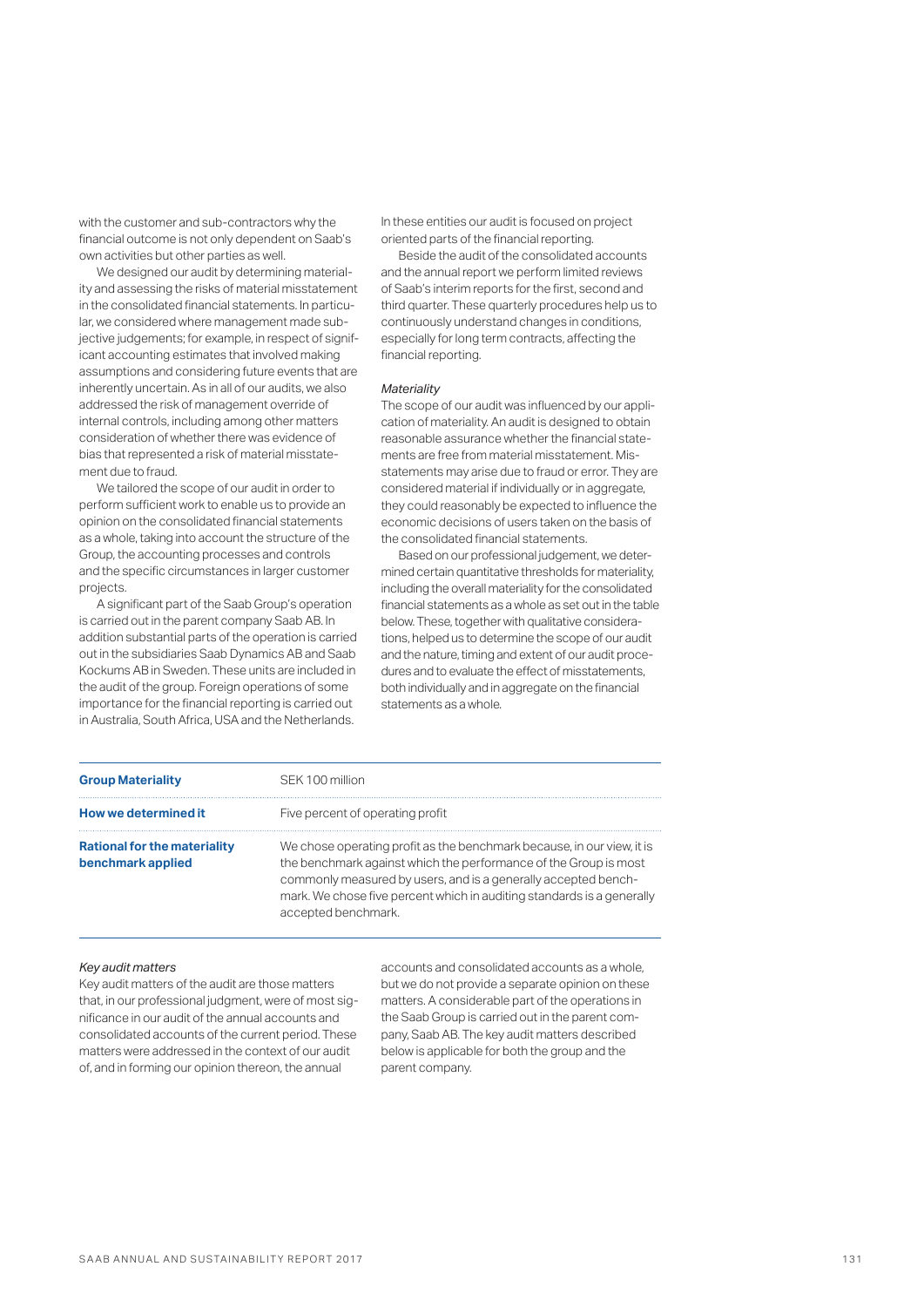### **Long term customer contracts**

Revenue and income is in many projects recognised using percentage of completion, which as such are based on management's estimates and measurement of percentage of completion, estimated profit margin as well as total costs and risks. If a project is expected to be in a loss position, the loss is recognised as soon as it can be determined.

Percentage of completion and the income recognised can be based on cost incurred, milestones reached or units delivered.

The financial reporting risk in the financial reporting is that revenue and income recognised, not correctly reflect Saab's stage of completion in the long term customer contracts and that the risks in the contracts deviate from actual outcome, which can result in revenue being recognised at wrong margin. This in turn might lead to cut off errors in revenue and cost.

Accounting for long term customer contracts also, besides revenue and cost of gods sold, affect balance sheet items such as receivables from customers, inventory and provision for loss contracts.

In the annual report risk related to long term contracts are described on page 55 to 56 and in the notes to the financial statements (note 2 and 5) the accounting principles are described in more detail.

From 2018 Saab will recognise revenue according to IFRS 15, revenue from contracts with customers. For companies that recognize revenue based on percentage of completion, IFRS 15 requires more explicit criteria to be fulfilled when revenue is recognised over time. Since Saab currently recognising revenue according to percentage of completion it is essential to assess whether the criteria to recognise revenue over time are fulfilled.

Saab has over the last years carried out a project to implement IFRS 15. In the project important criteria for the implementation of IFRS 15. The project has been extensive and have included a significant number of contracts with customers.

Is stated in note 46, the change of accounting policy will affect Saab's financial reporting.

### **Key audit matter How our audit addressed the Key audit matter**

Saab has implemented processes, methods and controls to account for and monitor the long term customer contracts from tender, through execution and completion. These processes include among other project organisation, documentation, financial reviews and reporting as well as guidance on application of the accounting principles. This is further described in the annual report on page 55 to 56. In our audit we have evaluated the design of these processes, methods and controls and tested on a sample basis that they work as designed. In this testing we have focused on the following:

- Test of monitoring controls on business area, business unit of where applicable on product level.
- Test of transaction controls for accounting for cost incurred related to long term customer contracts for procurement to projects.
- Test that project reviews and documentation has been approved according to methods applied within Saab.

We have further selected a sample of long term customer contracts for substantive testing. Our sample is based on quantitative and qualitative factors where we have selected long term contracts that are material from contract value, revenue recognised or risk in residual cost to complete.

For the selected contracts we have in detail obtained an understanding for the project though, among other procedures, review of contract clauses, project plans, analysis of stage of completion and contract forecasts. Each quarter we review the projects together with the project leader, the project controller or similar. In these reviews we perform the following procedures focusing on whether significant risks are reasonably accounted for:

- We inspect management's assessment of the project execution and how this affect the financial reporting. This includes total contract value, level of completion, method for recognising stage of completion, cost incurred and estimated reaming cost.
- We reconcile management's assessment to underlying documentation and compare this with previous quarters.
- We reconcile financial information between reports and systems and recalculate calculations.

In these reviews we use our knowledge about Saab and how similar long term contracts have been treated to discuss and ask questions and challenge management's estimates and judgements. We also assess consistent application of accounting principles between contracts with similar circumstances. In this we also test items reported as work in progress. We test them from both quantitative and qualitative aspects and assess whether they are accounted for under Saab's accounting policies.

This year Gripen E Sweden, Gripen NG Brazil and Air born surveillance United Arab Emirates have been of specific interest in our audit:

For specific contracts we have from time to time observations related to both amounts and judgement that we report to management and the audit committee. The projects complexity and judgments involved mean that the amounts recognized by nature is affected by uncertainty where future outcome can deviate significantly from management's judgments.

As part of our audit of long term contracts during the year we have also considered the impact of the implementation of IFRS 15. We have followed Saab's project for assessing criteria according to IFRS 15. In our procedures we tested all large contracts and a sample of smaller contracts. We have also assessed the financial reporting impact caused by the change in accounting policy.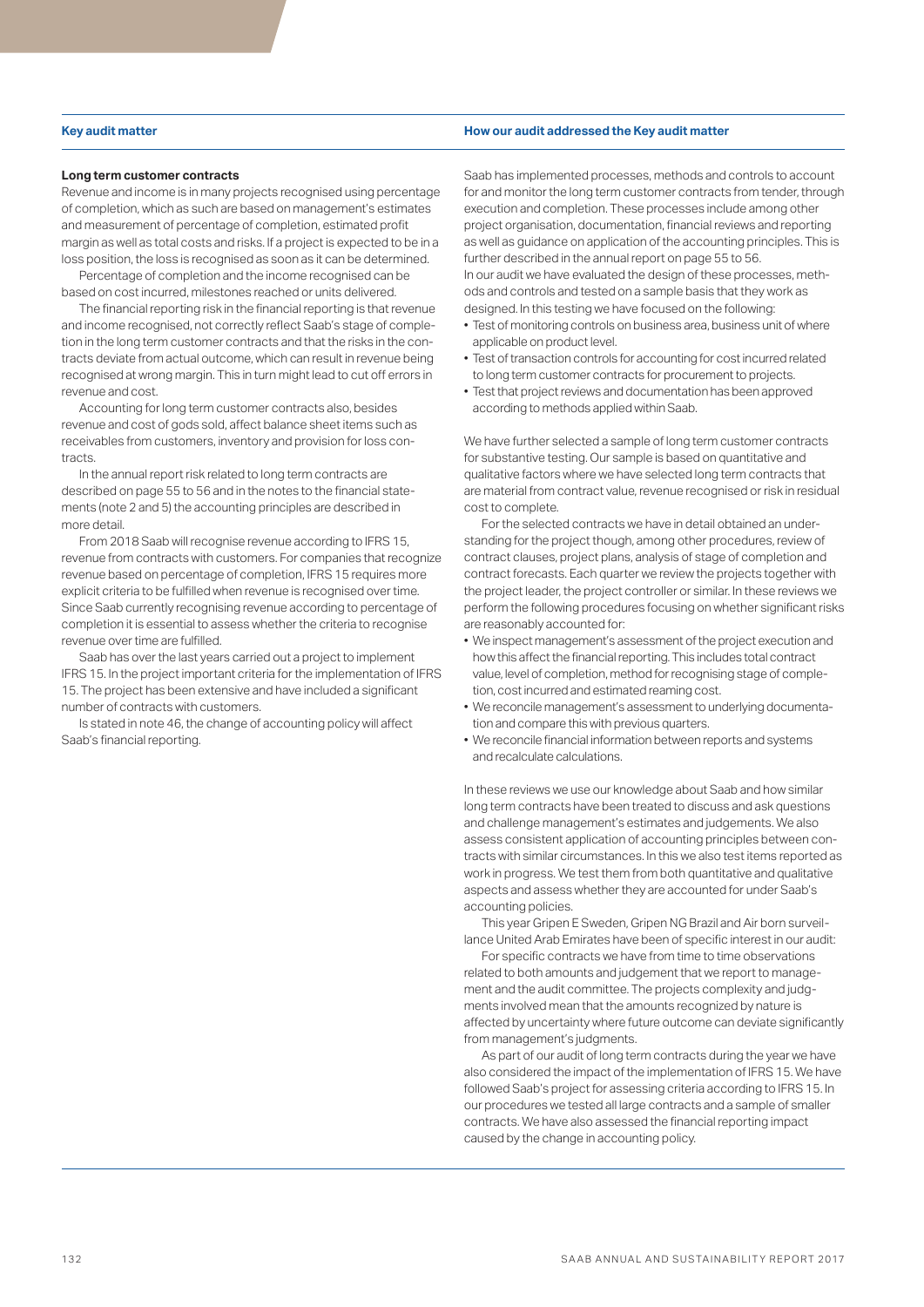### **Other Information than the annual accounts and consolidated accounts**

This document also contains other information than the annual accounts and consolidated accounts and is found on pages 1-44 and 136-140. The Board of Directors and the Managing Director are responsible for this other information.

Our opinion on the annual accounts and consolidated accounts does not cover this other information and we do not express any form of assurance conclusion regarding this other information.

In connection with our audit of the annual accounts and consolidated accounts, our responsibility is to read the information identified above and consider whether the information is materially inconsistent with the annual accounts and consolidated accounts. In this procedure we also take into account our knowledge otherwise obtained in the audit and assess whether the information otherwise appears to be materially misstated.

If we, based on the work performed concerning this information, conclude that there is a material misstatement of this other information, we are required to report that fact. We have nothing to report in this regard.

### **Responsibilities of the Board of Directors and the Managing Director**

The Board of Directors and the Managing Director are responsible for the preparation of the annual accounts and consolidated accounts and that they give a fair presentation in accordance with the Annual Accounts Act and, concerning the consolidated accounts, in accordance with IFRS as adopted by the EU. The Board of Directors and the Managing Director are also responsible for such internal control as they determine is necessary to enable the preparation of annual accounts and consolidated accounts that are free from material misstatement, whether due to fraud or error.

In preparing the annual accounts and consolidated accounts, The Board of Directors and the Managing Director are responsible for the assessment of the company's and the group's ability to continue as a going concern. They disclose, as applicable, matters related to going concern and using the going concern basis of accounting. The going concern basis of accounting is however not applied if the Board of Directors and the Managing Director intends to liquidate the company, to cease operations, or has no realistic alternative but to do so.

The Audit Committee shall, without prejudice to the Board of Director's responsibilities and tasks in general, among other things oversee the company's financial reporting process.

### **Auditor's responsibility**

Our objectives are to obtain reasonable assurance about whether the annual accounts and consolidated accounts as a whole are free from material misstatement, whether due to fraud or error, and to issue an auditor's report that includes our opinions. Reasonable assurance is a high level of assurance, but is not a guarantee that an audit conducted in accordance with ISAs and generally accepted auditing standards in Sweden will always detect a material misstatement when it exists. Misstatements can arise from fraud or error and are considered material if, individually or in the aggregate, they could reasonably be expected to influence the economic decisions of users taken on the basis of these annual accounts and consolidated accounts.

As part of an audit in accordance with ISAs, we exercise professional judgment and maintain professional scepticism throughout the audit. We also:

- Identify and assess the risks of material misstatement of the annual accounts and consolidated accounts, whether due to fraud or error, design and perform audit procedures responsive to those risks, and obtain audit evidence that is sufficient and appropriate to provide a basis for our opinions. The risk of not detecting a material misstatement resulting from fraud is higher than for one resulting from error, as fraud may involve collusion, forgery, intentional omissions, misrepresentations, or the override of internal control.
- Obtain an understanding of the company's internal control relevant to our audit in order to design audit procedures that are appropriate in the circumstances, but not for the purpose of expressing an opinion on the effectiveness of the company's internal control.
- Evaluate the appropriateness of accounting policies used and the reasonableness of accounting estimates and related disclosures made by the Board of Directors and the Managing Director.
- Conclude on the appropriateness of the Board of Directors' and the Managing Director's use of the going concern basis of accounting in preparing the annual accounts and consolidated accounts. We also draw a conclusion, based on the audit evidence obtained, as to whether any material uncertainty exists related to events or conditions that may cast significant doubt on the company's and the group's ability to continue as a going concern. If we conclude that a material uncertainty exists, we are required to draw attention in our auditor's report to the related disclosures in the annual accounts and consolidated accounts or, if such disclosures are inadequate, to modify our opinion about the annual accounts and consolidated accounts. Our conclusions are based on the audit evidence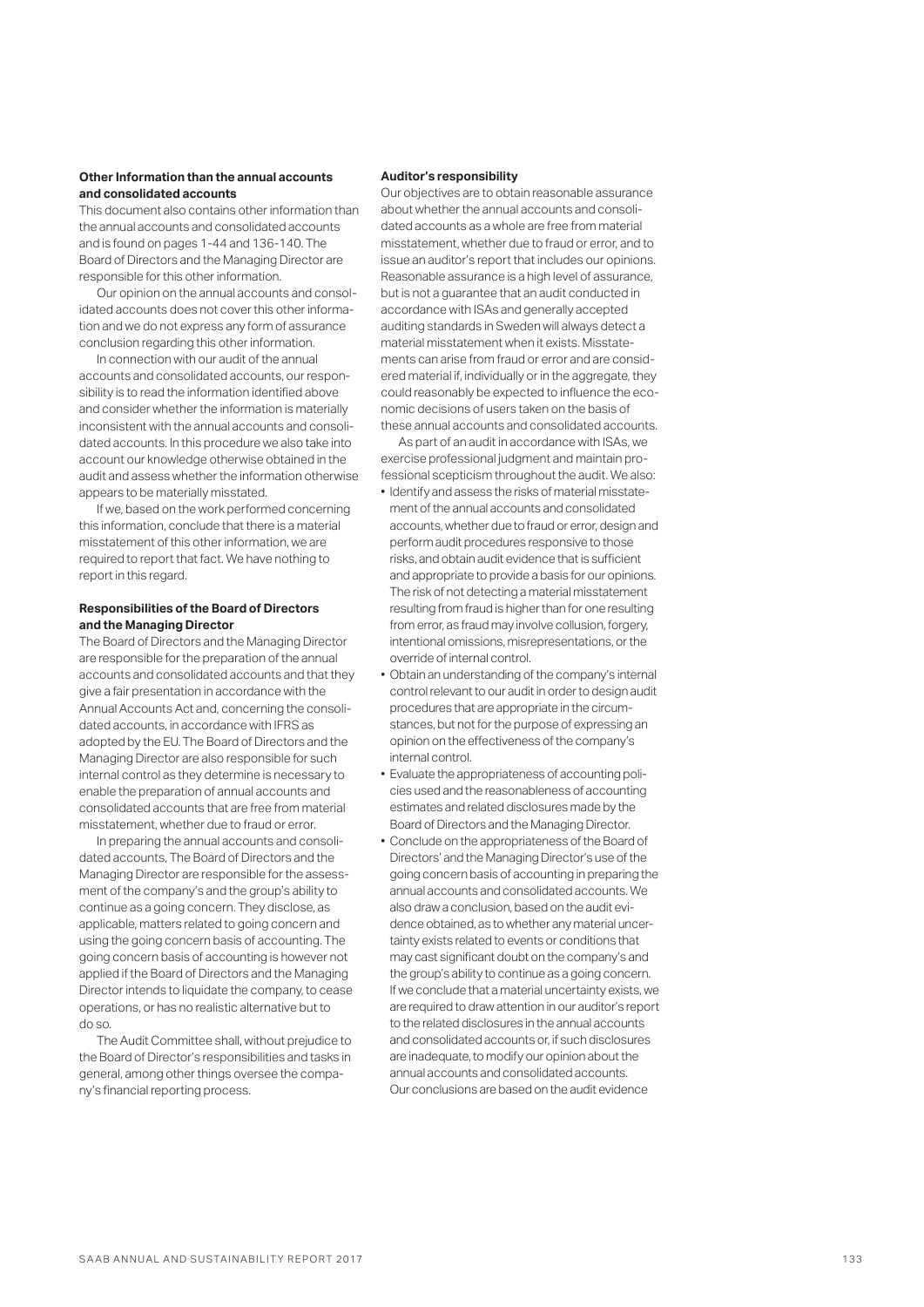obtained up to the date of our auditor's report. However, future events or conditions may cause a company and a group to cease to continue as a going concern.

- Evaluate the overall presentation, structure and content of the annual accounts and consolidated accounts, including the disclosures, and whether the annual accounts and consolidated accounts represent the underlying transactions and events in a manner that achieves fair presentation.
- Obtain sufficient and appropriate audit evidence regarding the financial information of the entities or business activities within the group to express an opinion on the consolidated accounts. We are responsible for the direction, supervision and performance of the group audit. We remain solely responsible for our opinions.

We must inform the Board of Directors of, among other matters, the planned scope and timing of the audit. We must also inform of significant audit findings during our audit, including any significant deficiencies in internal control that we identified.

We must also provide the Board of Directors with a statement that we have complied with relevant ethical requirements regarding independence, and to communicate with them all relationships and other matters that may reasonably be thought to bear on our independence, and where applicable, related safeguards.

From the matters communicated with the Board of Directors, we determine those matters that were of most significance in the audit of the annual accounts and consolidated accounts, including the most important assessed risks for material misstatement, and are therefore the key audit matters. We describe these matters in the auditor's report unless law or regulation precludes disclosure about the matter.

### **Report on other legal and regulatory requirements**  *Opinions*

In addition to our audit of the annual accounts and consolidated accounts, we have also audited the administration of the Board of Directors and the Managing Director of Saab AB (publ) for the year 2017 and the proposed appropriations of the company's profit or loss.

We recommend to the general meeting of shareholders that the profit be appropriated in accordance with the proposal in the statutory administration report and that the members of the Board of Directors and the Managing Director be discharged from liability for the financial year.

### *Basis for Opinions*

We conducted the audit in accordance with generally accepted auditing standards in Sweden. Our responsibilities under those standards are further described in the Auditor's Responsibilities section. We are independent of the parent company and the group in accordance with professional ethics for accountants in Sweden and have otherwise fulfilled our ethical responsibilities in accordance with these requirements.

We believe that the audit evidence we have obtained is sufficient and appropriate to provide a basis for our opinions.

### *Responsibilities of the Board of Directors and the Managing Director*

The Board of Directors is responsible for the proposal for appropriations of the company's profit or loss. At the proposal of a dividend, this includes an assessment of whether the dividend is justifiable considering the requirements which the company's and the group's type of operations, size and risks place on the size of the parent company's and the group's equity, consolidation requirements, liquidity and position in general.

The Board of Directors is responsible for the company's organization and the administration of the company's affairs. This includes among other things continuous assessment of the company's and the group's financial situation and ensuring that the company's organization is designed so that the accounting, management of assets and the company's financial affairs otherwise are controlled in a reassuring manner. The Managing Director shall manage the ongoing administration according to the Board of Directors' guidelines and instructions and among other matters take measures that are necessary to fulfil the company's accounting in accordance with law and handle the management of assets in a reassuring manner.

### *Auditor's responsibility*

Our objective concerning the audit of the administration, and thereby our opinion about discharge from liability, is to obtain audit evidence to assess with a reasonable degree of assurance whether any member of the Board of Directors or the Managing Director in any material respect:

- has undertaken any action or been guilty of any omission which can give rise to liability to the company, or
- in any other way has acted in contravention of the Companies Act, the Annual Accounts Act or the Articles of Association.

Our objective concerning the audit of the proposed appropriations of the company's profit or loss, and thereby our opinion about this, is to assess with reasonable degree of assurance whether the proposal is in accordance with the Companies Act.

Reasonable assurance is a high level of assurance, but is not a guarantee that an audit conducted in accordance with generally accepted auditing standards in Sweden will always detect actions or omissions that can give rise to liability to the company, or that the proposed appropriations of the company's profit or loss are not in accordance with the Companies Act.

As part of an audit in accordance with generally accepted auditing standards in Sweden, we exercise professional judgment and maintain professional scepticism throughout the audit. The examination of the administration and the proposed